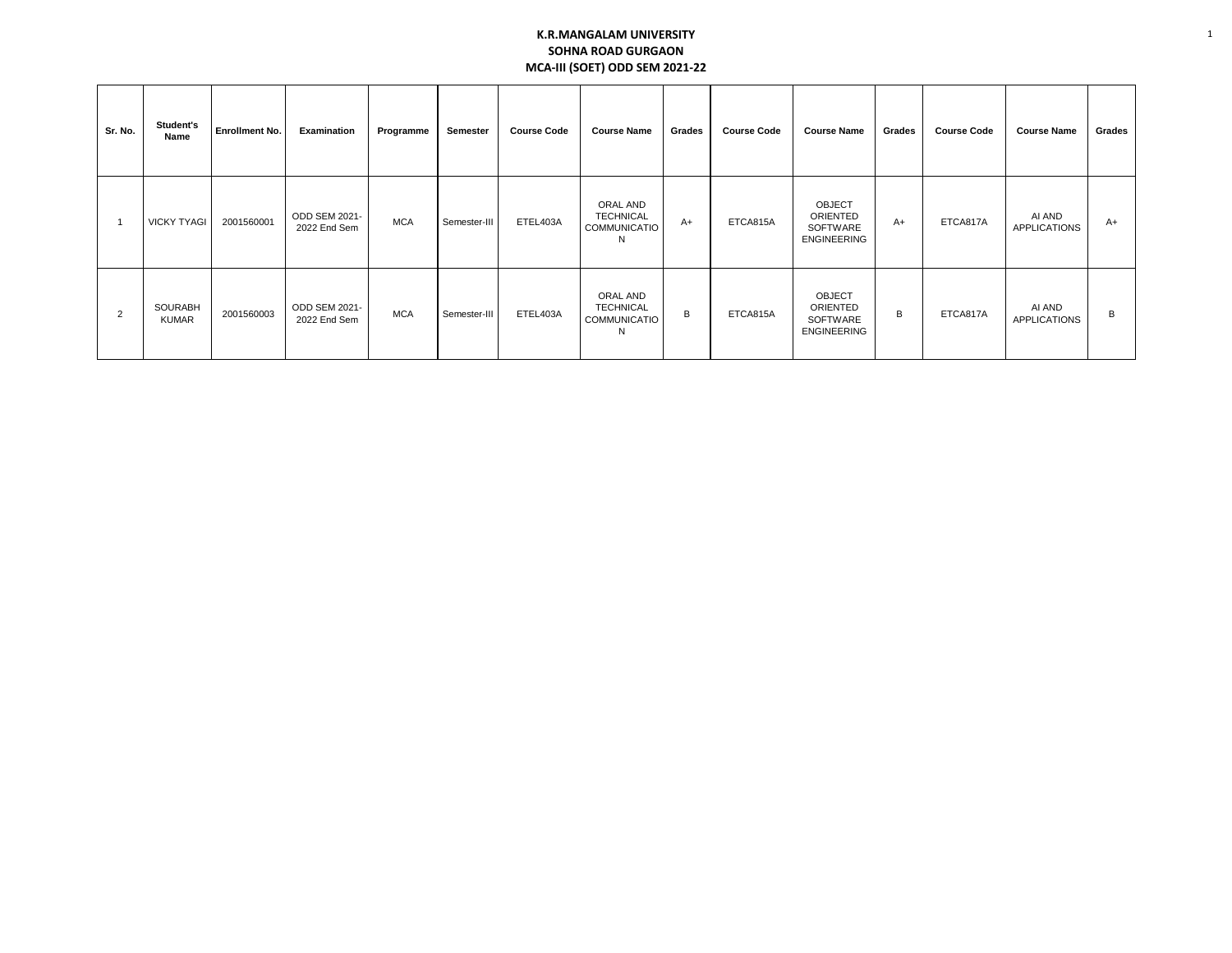## **K.R.MANGALAM UNIVERSITY SOHNA ROAD GURGAON MCA-III (SOET) ODD SEM 2021-22**

| Sr. No.        | Student's<br>Name              | Enrollment No. | Examination                   | Programme  | Semester     | <b>Course Code</b> | <b>Course Name</b>                                             | Grades | <b>Course Code</b> | <b>Course Name</b>                                       | Grades         | <b>Course Code</b> | <b>Course Name</b>                   | Grades |
|----------------|--------------------------------|----------------|-------------------------------|------------|--------------|--------------------|----------------------------------------------------------------|--------|--------------------|----------------------------------------------------------|----------------|--------------------|--------------------------------------|--------|
|                | <b>VICKY TYAGI</b>             | 2001560001     | ODD SEM 2021-<br>2022 End Sem | <b>MCA</b> | Semester-III | ETCA819A           | <b>BIG DATA</b><br>ANALYTICS AND<br><b>APPLICATIONS</b>        | Α      | ETCA857A           | <b>OBJECT</b><br>ORIENTED<br>SOFTWARE<br><b>ENGG LAB</b> | O              | ETCA859A           | AI AND<br><b>APPLICATIONS</b><br>LAB | A+     |
| $\overline{2}$ | <b>SOURABH</b><br><b>KUMAR</b> | 2001560003     | ODD SEM 2021-<br>2022 End Sem | <b>MCA</b> | Semester-III | ETCA819A           | <b>BIG DATA</b><br><b>ANALYTICS AND</b><br><b>APPLICATIONS</b> | $B+$   | ETCA857A           | <b>OBJECT</b><br>ORIENTED<br>SOFTWARE<br><b>ENGG LAB</b> | $\overline{A}$ | ETCA859A           | AI AND<br><b>APPLICATIONS</b><br>LAB | A      |